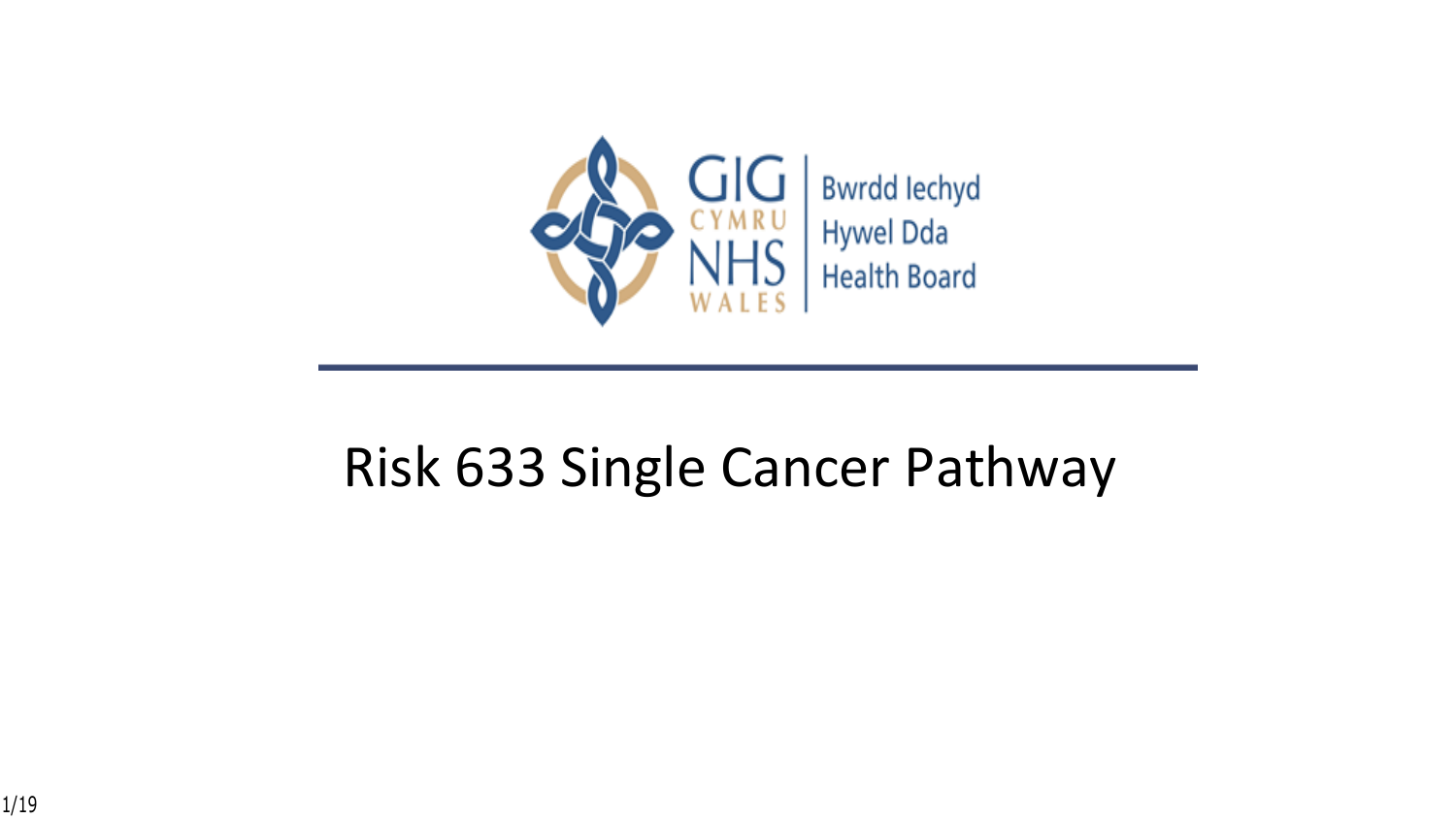### **Situation**

There is a risk of the UHB not being able to meet the 75% Single Cancer Pathway (SCP) target by March 2022.

This is caused by the lack of capacity to meet the expected increase in demand for diagnostics, reduced capacity for local surgery, and treatment delays at tertiary centre.

This could lead to an impact/ effect upon meeting patient expectations in regard to timely access for appropriate treatment, adverse publicity/ reduction in stakeholder confidence, and increased scrutiny/escalation from Welsh Government (WG).

Due to the current COVID-19 situation, the current risk score is 12.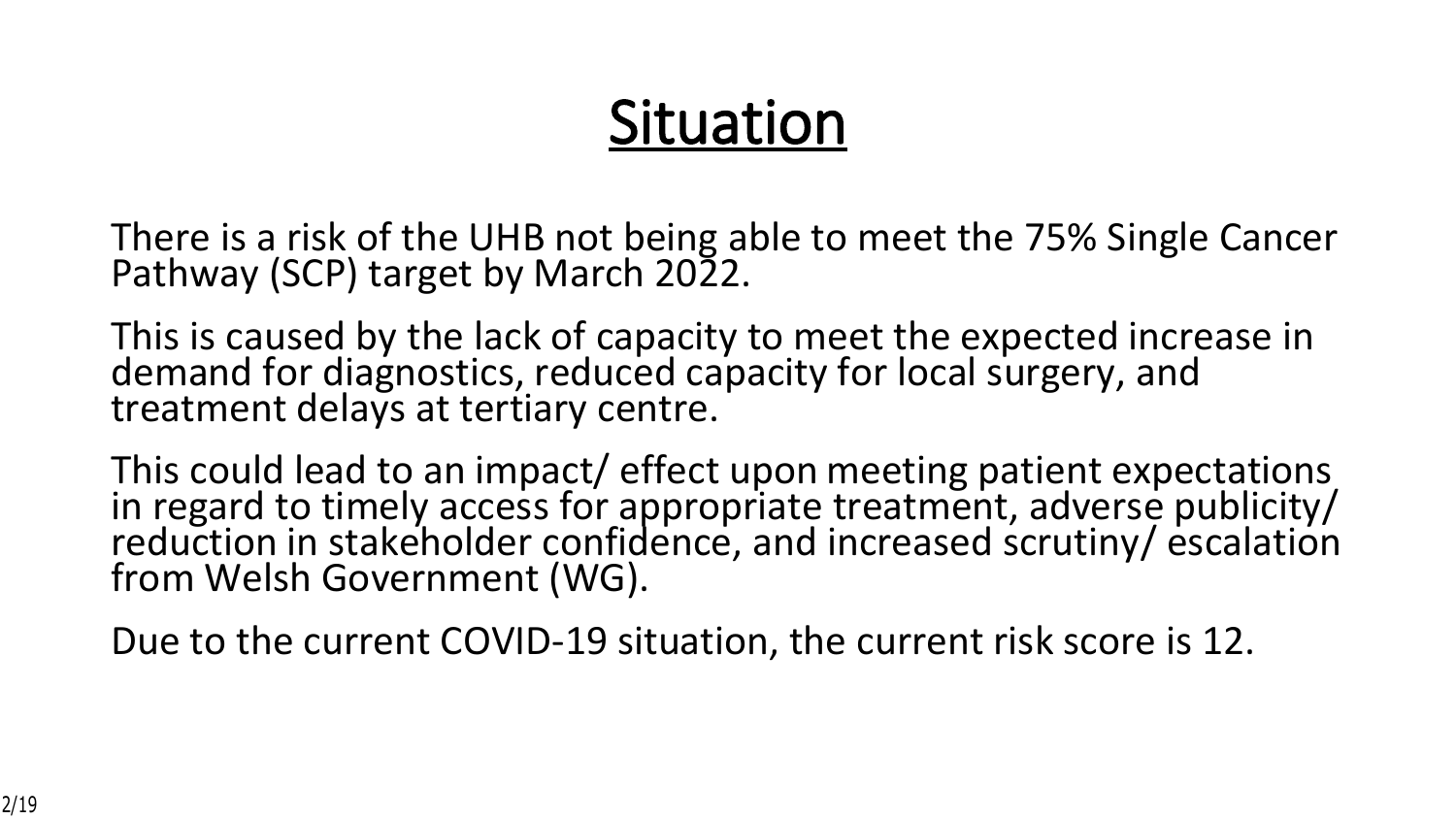## **Background**

- Cancer Waiting Time (CWT) targets were first introduced as part of the Service and Financial Framework (SaFF) targets in 2004/5 (Unscheduled Care/Elective)
- Since the original CWT targets were introduced, a Single Suspected Cancer Pathway (SCP) has been developed and formally reported on from June 2019.
- On 18th November 2020, the Minister for Health and Social Services issued a written statement with regards to the progress of the SCP.
- Health Boards will only report against the SCP and will no longer report the previous measures.
- The SCP will not include any adjustments; however, it will be reported as a real wait.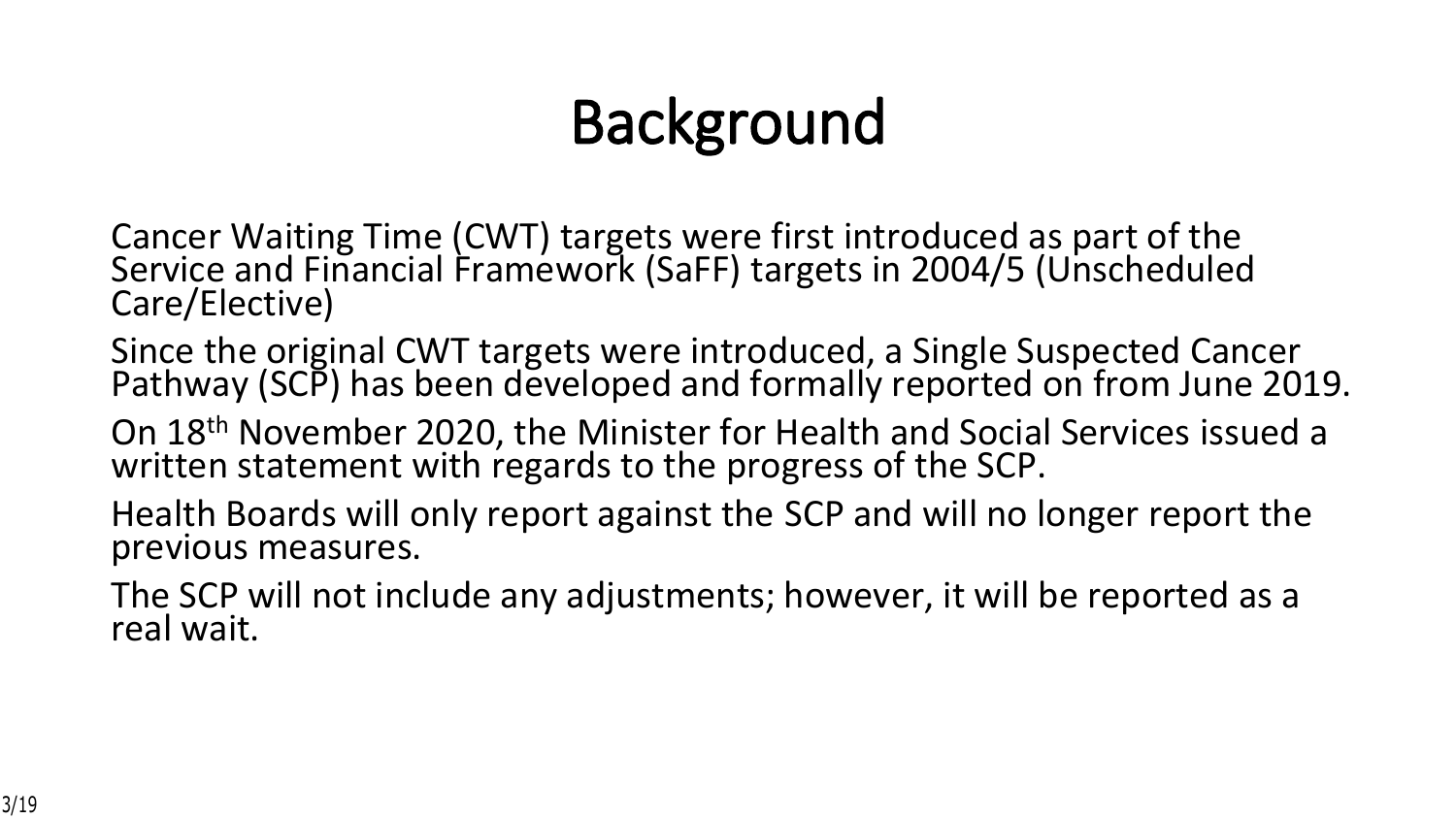## **Background (cont'd)**

Starting performance measure until March 2022 will be 75%, with the performance measure being revised upwards in subsequent years (80% year 2, 85% thereafter).

All patients are to be diagnosed and informed whether cancer was diagnosed or ruled out within 28 days of the pathway start date (the date on which the patient is informed). This increase in demand has a significant impact on Radiology, Pathology and Endoscopy capacity.

Patients should receive their first definitive treatment 28 days from their Date of Decision to Treat.

All patients are to begin treatment within 62 days from the point of suspicion to first definitive treatment.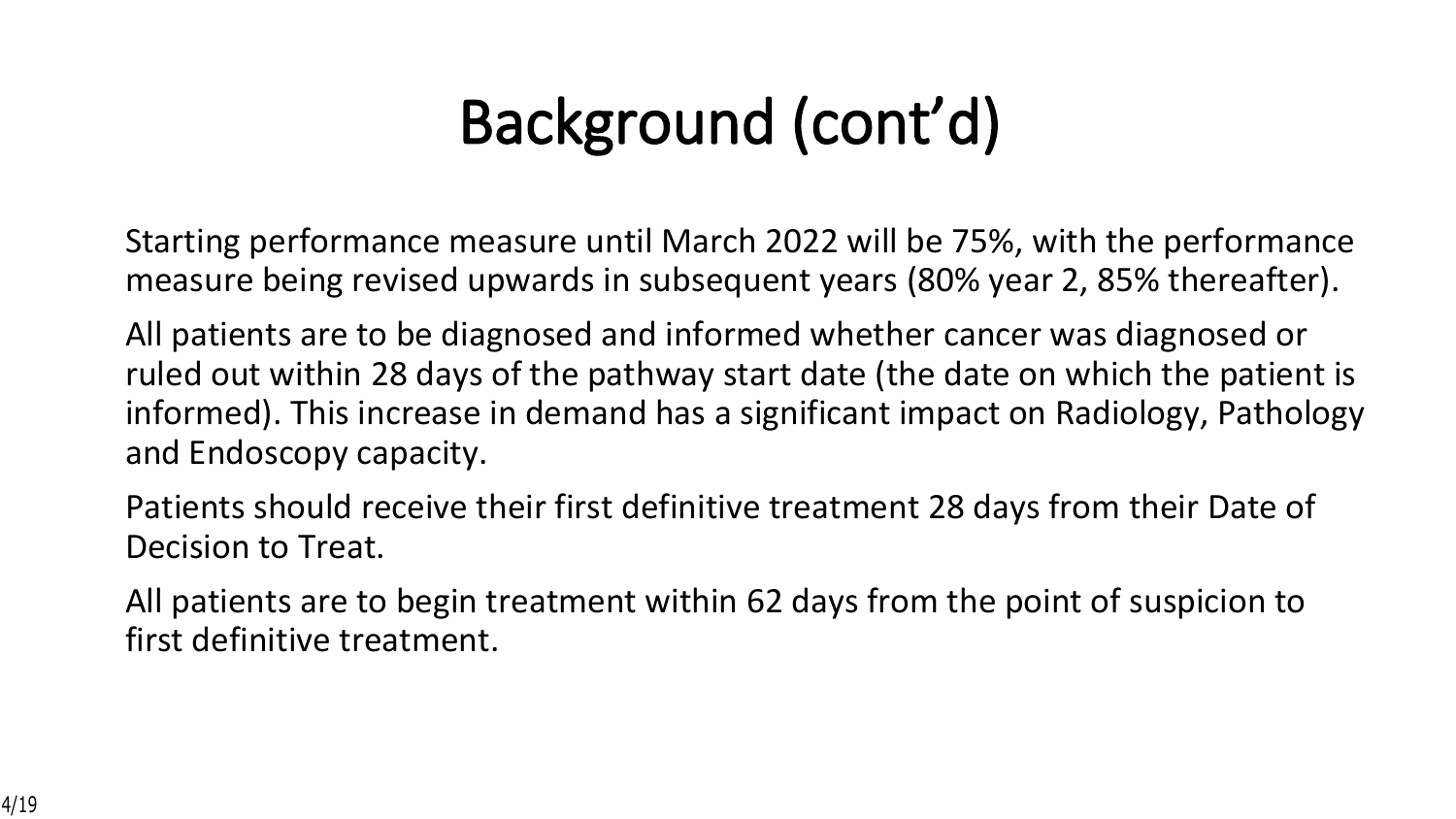### **SCP 28 Day Performance Monitoring**

The percentage of people informed within 28 days January – June 20/21

| Jan                          |  | Feb Mar Apr May June |  |
|------------------------------|--|----------------------|--|
| 2020 65% 71% 73% 63% 73% 71% |  |                      |  |
| 2021 49% 56% 59% 59% 60% 58% |  |                      |  |

The table below shows the overall percentage of patients informed within 28 days by tumour site for Jan to June 21.

|                      | $Jan-21$     | <b>Feb-21</b> | $Mar-21$ | $Apr-21$     | $May-21$ | $Jun-21$ |
|----------------------|--------------|---------------|----------|--------------|----------|----------|
| <b>All referrals</b> | 49%          | 56%           | 59%      | 59%          | 60%      | 58%      |
| <b>Head and neck</b> | 63%          | 74%           | 61%      | 74%          | 68%      | 72%      |
| <b>Upper GI</b>      | 55%          | 51%           | 55%      | 57%          | 54%      | 53%      |
| <b>Lower GI</b>      | 28%          | 43%           | 33%      | 33%          | 45%      | 41%      |
| Lung                 | 53%          | 50%           | 58%      | 54%          | 67%      | 57%      |
| <b>Sarcoma</b>       | 67%          | 33%           | $\Omega$ | 100%         | 0%       | 100%     |
| Skin (exc BCC)       | 75%          | 90%           | 90%      | 87%          | 87%      | 81%      |
| <b>Brain/CNS</b>     | 67%          | 70%           | 60%      | 67%          | 38%      | 88%      |
| <b>Breast</b>        | 84%          | 81%           | 93%      | 90%          | 84%      | 82%      |
| Gynaecological       | 61%          | 63%           | 65%      | 68%          | 56%      | 62%      |
| <b>Urological</b>    | 23%          | 36%           | 34%      | 41%          | 46%      | 46%      |
| Haematological (exc  |              |               |          |              |          |          |
| acute leukaemia)     | 45%          | 68%           | 64%      | 41%          | 52%      | 48%      |
| Acute leukaemia      | 50%          | 67%           | 100%     | $\mathbf{o}$ |          |          |
| Children's           | $\mathbf{o}$ | 50%           | $\Omega$ | $\mathbf{o}$ | 50%      |          |
| Other                | 75%          | 58%           | 50%      | 44%          | 81%      | 58%      |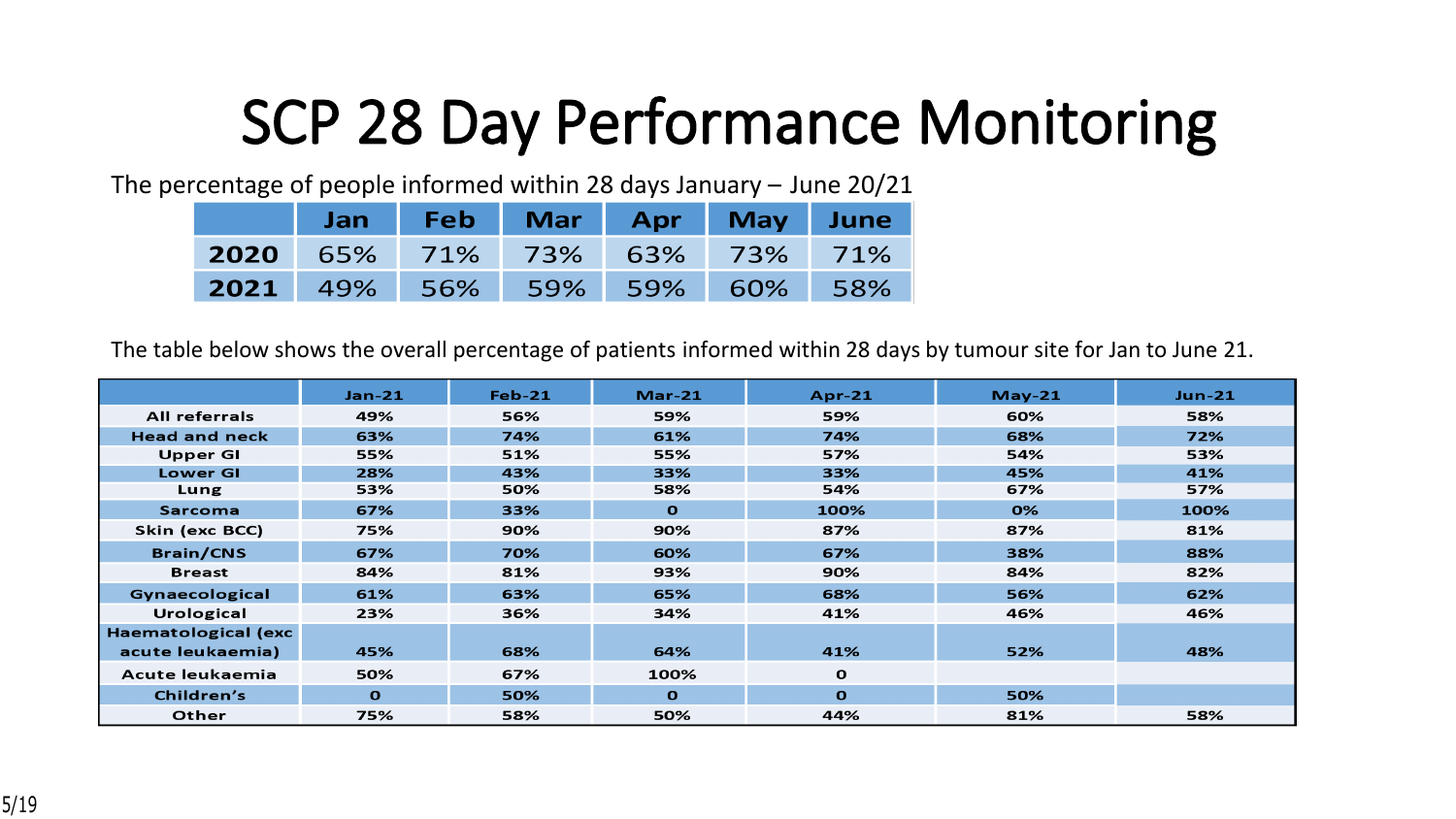### **SCP Performance Monitoring Cont'd**

• Comparison of Performance Jan – June 20/21 without suspensions

|              | 2020 |                | 2021 |                |
|--------------|------|----------------|------|----------------|
|              | With | <b>Without</b> | With | <b>Without</b> |
| Jan          |      | 56%            |      | 68%            |
| Feb          |      | 55%            |      | 66%            |
| <b>March</b> |      | 67%            |      | 72.3%          |
| <b>April</b> |      | 61%            |      | 68%            |
| <b>May</b>   |      | 64%            |      | 72%            |
| June         |      | 76%            |      | 67%            |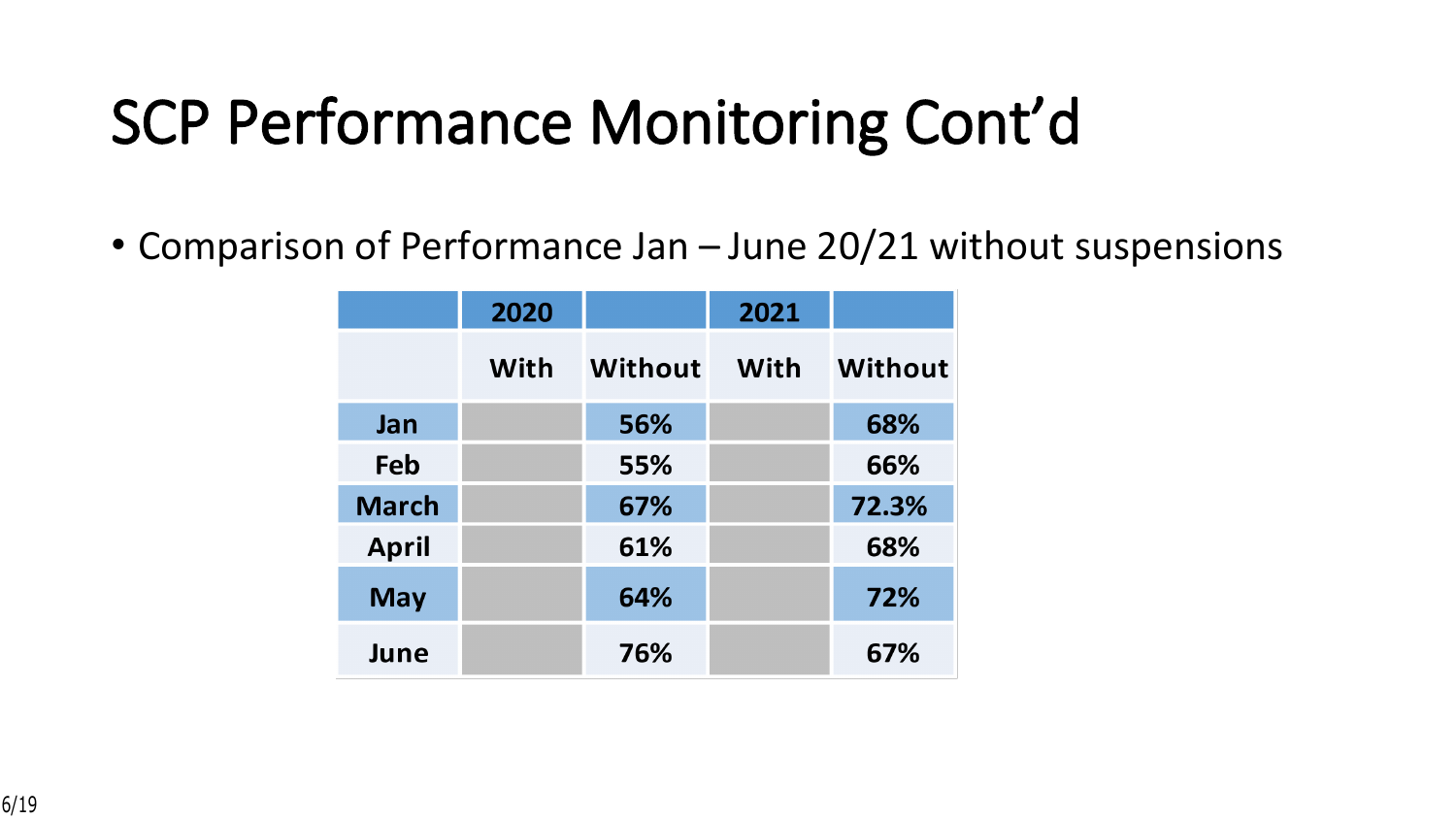#### **The National Cancer Pathway Review Framework**

The National Cancer Harm Review Framework is being considered.

- A national framework for cancer harm reviews within NHS Wales is proposed, which considers the management of risks arising from, or associated with 'long waits' on a cancer pathway.
- The framework aims to provide assurance in the pathway through root cause analysis of the process and to provide a process for avoidance of unwarranted delays and a mechanism for pathway improvement.
- Cancer patients with a first definitive treatment of over 104 days will have a case-note review to ensure avoidable clinical and non-clinical factors can be identified and separated from clinically appropriate management.
- These patients will then be discussed at a Pathway Review meeting within 3 months of the date of the definitive treatment. Clinical teams will be notified of the date of discussion in order to attend the meeting.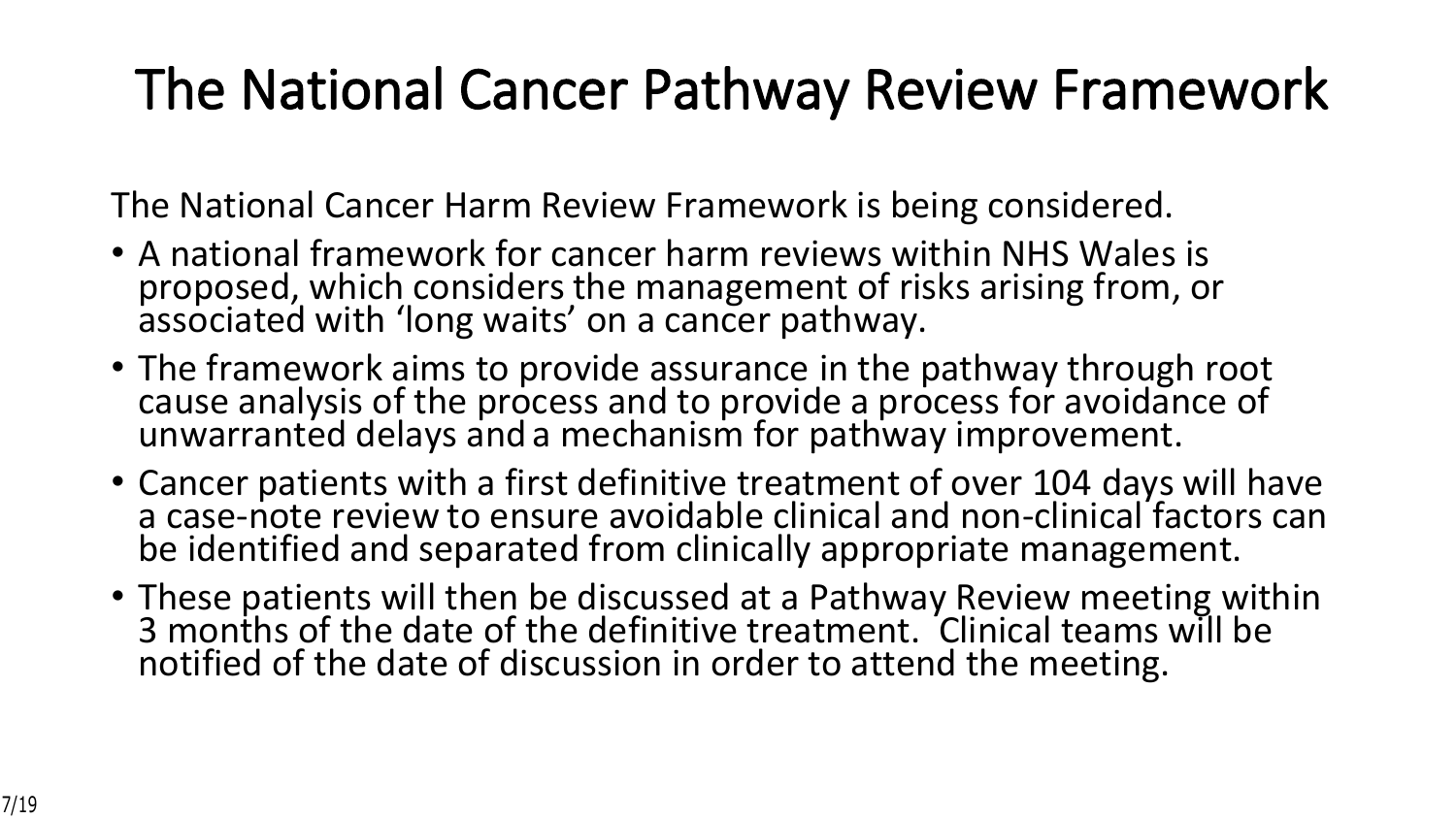### **Pathway Review Group Membership**

- Cancer Lead Clinician Jegadish Mathias
- Medical Director (Chair) Phil Kloer
- Lead Cancer Nurse Gina Beard
- Patient Safety Team TBC
- Cancer Services Managers Lisa Humphrey/ Debra Bennett/ Jayne Mainwaring
- Quality & Safety AMD Subhamay Ghosh
- Primary Care TBC

#### **Co-opted Members**

- Consultant
- CNS
- Service Delivery Manager
- Oncologist
- Diagnostic General Managers & Lead Clinicians.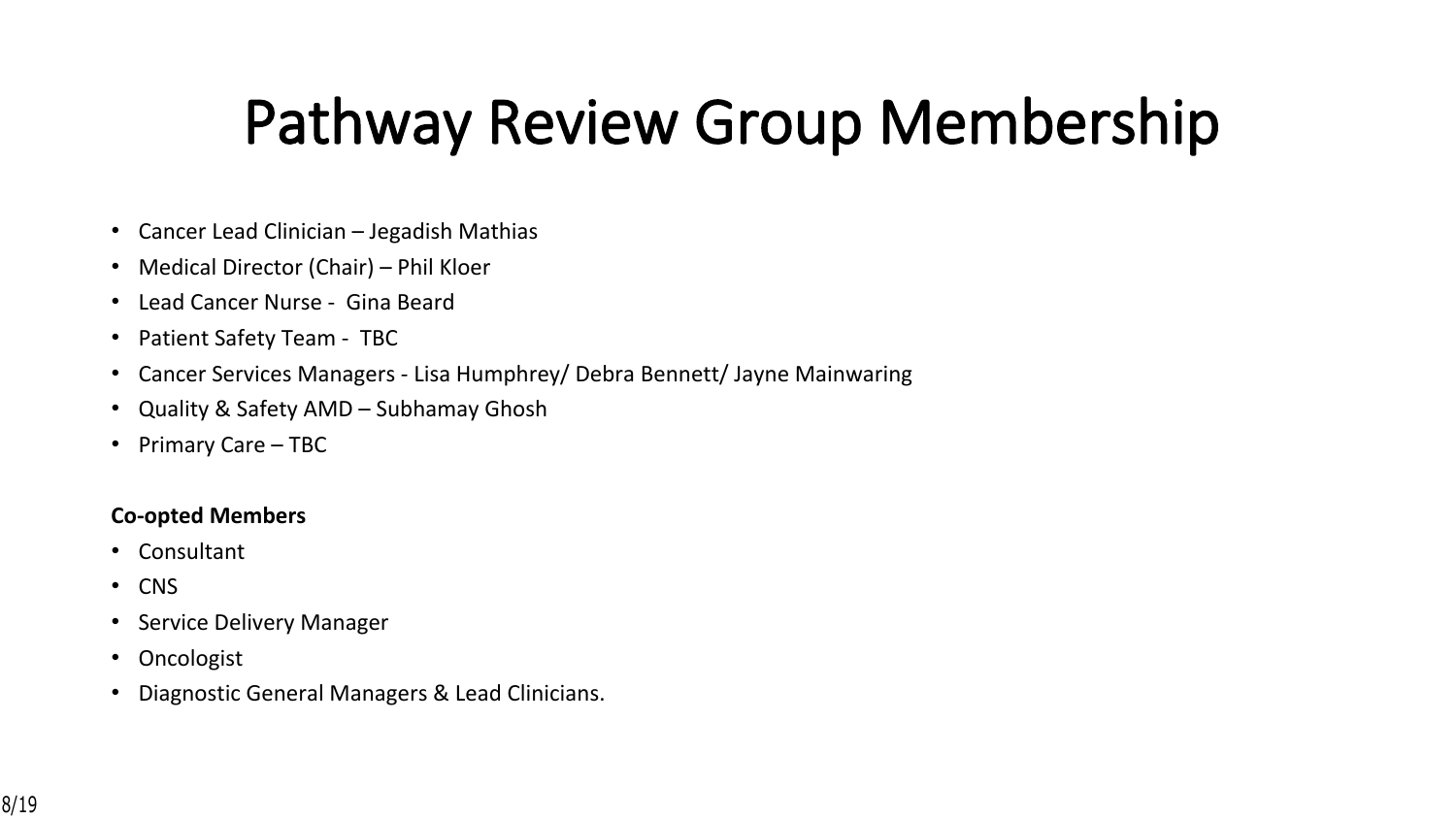#### **Breaches January – June 21**

|                  | $Jan-21$       |                | $Feb-21$       |                | $Mar-21$ |              | Apr-21                                                                                                                                                                                    |                | $May-21$       |             | $Jun-21$       |         |
|------------------|----------------|----------------|----------------|----------------|----------|--------------|-------------------------------------------------------------------------------------------------------------------------------------------------------------------------------------------|----------------|----------------|-------------|----------------|---------|
|                  |                |                |                |                |          |              | Tumour site  63 - 103 Days  104+ Days 63 - 103 Days  104+ Days 63 - 103 Days  104+ Days 63 - 103 - 103 Day 104+ Days 63 - 103 Day 104+ Days 63 - 103 Day 104+ Days 63 - 103 Day 104+ Days |                |                |             |                |         |
| <b>Brain CNS</b> |                |                |                |                |          |              |                                                                                                                                                                                           |                |                |             |                |         |
| Breast           | 3              |                | 3              |                | 3        |              |                                                                                                                                                                                           |                | $\overline{2}$ |             | $\overline{2}$ |         |
| Childrens        |                |                |                |                |          |              |                                                                                                                                                                                           |                |                |             |                |         |
| H&N              | $\overline{2}$ |                | 1              | $\overline{2}$ | 1        | $\mathbf{1}$ |                                                                                                                                                                                           |                | 1              | 1           | $\overline{2}$ |         |
| Gynae            | 8              | $\overline{2}$ |                | $\overline{2}$ |          |              | 4                                                                                                                                                                                         | $\overline{2}$ | 6              | 3           | 3              | 4       |
| Haem             | $\overline{2}$ |                | $\overline{2}$ |                | 3        |              |                                                                                                                                                                                           |                |                |             | 3              |         |
| Lung             | 6              | 3              | 3              | 5              | 2        |              | 5                                                                                                                                                                                         | 4              | 4              |             | 4              |         |
| LGI              | 5              | $\mathbf{1}$   | 7              | 8              | 8        | 16           | 7                                                                                                                                                                                         | 6              | 6              | $2^{\circ}$ | 10             | 4       |
| Other            |                |                |                |                |          |              |                                                                                                                                                                                           |                |                |             | $\overline{2}$ |         |
| Sarcoma          |                |                |                |                |          |              |                                                                                                                                                                                           |                | 1              |             |                |         |
| Skin             | 6              | $\mathbf{1}$   | $\mathbf{1}$   | 1              |          |              | $\overline{2}$                                                                                                                                                                            |                | $\overline{2}$ |             | 3              |         |
| UKP              |                |                |                | 1              |          |              |                                                                                                                                                                                           |                | -1             |             |                | 1 (H&N) |
| UGI              | $\overline{2}$ | $\mathbf 1$    | 8              | $\overline{2}$ | 3        | $\mathbf{1}$ | 4                                                                                                                                                                                         |                | $\overline{2}$ | 4           | 10             | 4       |
| Urology          | 15             | 6              | 13             | 9              | 9        | 10           | 9                                                                                                                                                                                         | 15             | 18             | 6           | 6              | 11      |
| <b>Total</b>     | 51             | 15             | 38             | 30             | 32       | 29           | 32                                                                                                                                                                                        | 28             | 44             | 19          | 45             | 25      |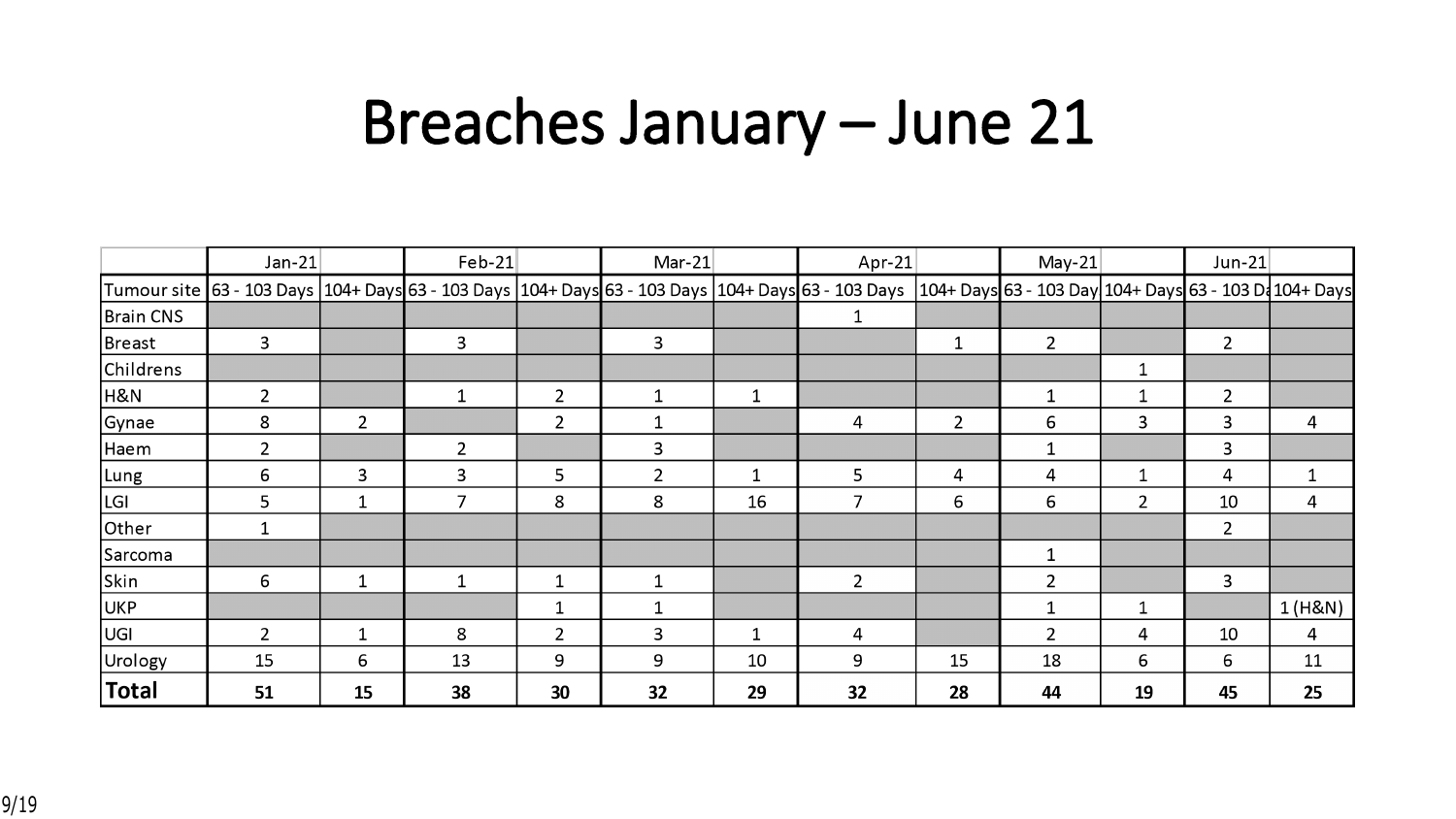## **Rapid Diagnosis Clinic (RDC)**

- The Health Board is in the process of setting up a pilot Rapid Diagnosis Clinic (RDC).
- The purpose of a RDC is to help achieve an earlier diagnosis of cancer, in patients who do not meet the site-specific Urgent Suspected Cancer (USC) referral criteria. Such patients present with non-specific but concerning symptoms, which do not indicate a likely primary tumour site. The RDC criteria include 'softer' signs and symptoms.
- The Rapid Diagnosis Service will provide GPs with the opportunity to refer patients with serious non-specific symptoms, where they suspect the patient may have cancer. As per NICE guidance (NG12), patients with 'red flag' symptoms, should however, be referred using the appropriate USC pathway.
- The clinics are to start in September 2021.
- Funding for the 12 months of the pilot has been secured from the Wales Cancer Network.
- A business case is being developed for future funding, with a view to a phased approach across the Health Board.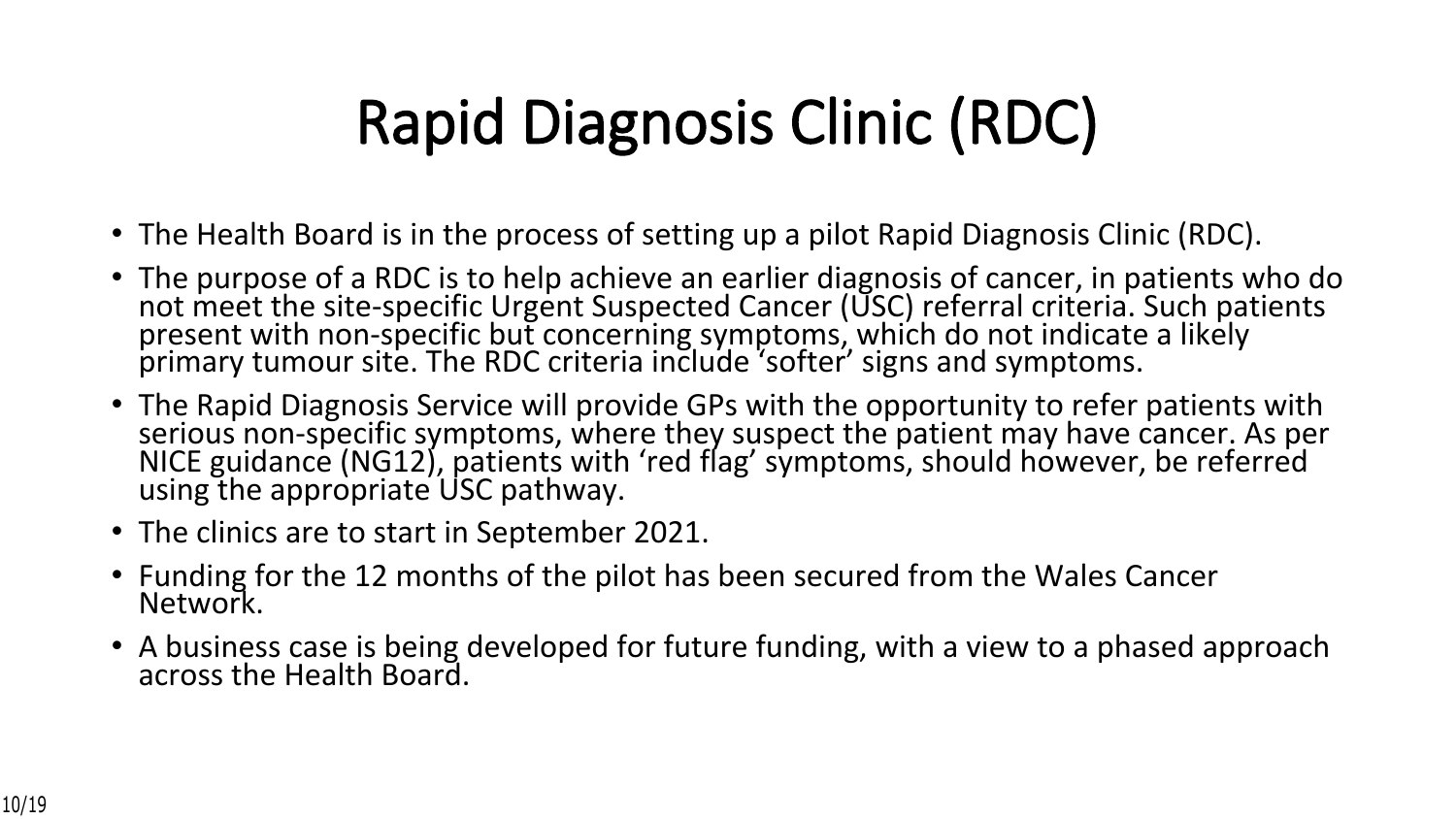## **Risks and Mitigation Cancer**

- Radiology Capacity
- Endoscopy Capacity
- FIT 10
- Pathology
- Surgery Waits
- Tertiary Capacity
- Radiotherapy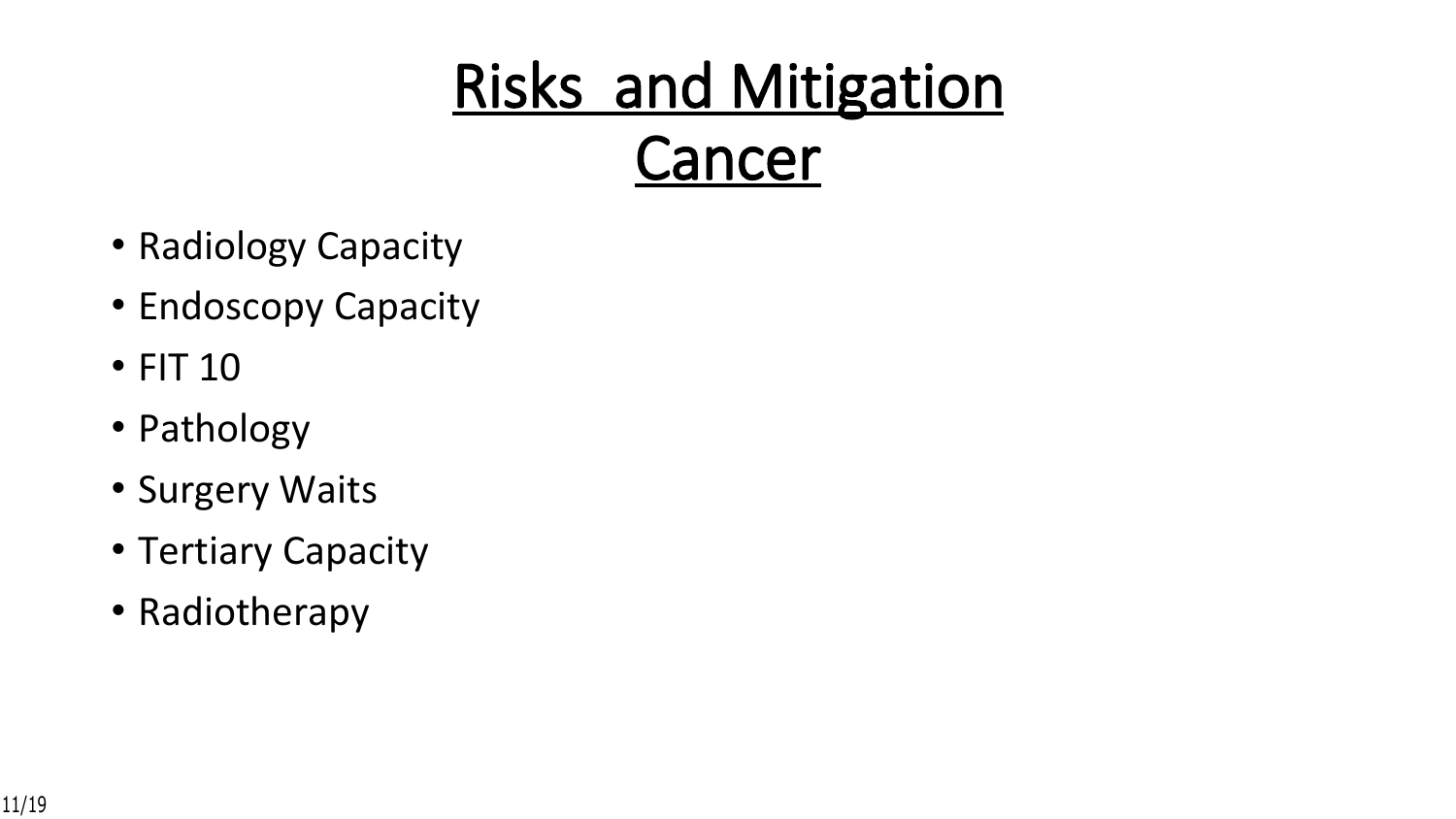|                       | <b>Risks</b>                                                                                                                                                                                                                      | <b>Mitigations</b>                                                                                                                                                                                                                                                                                                                                                                                                                                                                                                              |
|-----------------------|-----------------------------------------------------------------------------------------------------------------------------------------------------------------------------------------------------------------------------------|---------------------------------------------------------------------------------------------------------------------------------------------------------------------------------------------------------------------------------------------------------------------------------------------------------------------------------------------------------------------------------------------------------------------------------------------------------------------------------------------------------------------------------|
| Radiology             | At the start of the pandemic, Radiology activity was reduced<br>to 50 % across the health board due to a reduction in<br>capacity from infection control measures and the directive<br>to undertake USC and urgent patients only. | Activity has increased but still remains below previous<br>levels due to the capacity issues and is on average 90%. This<br>is due to staff working additional hours/ overtime etc. This<br>will probably decrease during the summer period due to<br>annual leave.<br>Investigating current capacity for diagnostics to ensure a 7<br>day turnaround as per the National Optimal Pathways;<br>Implementing a SCP Diagnostics Group to identify the<br>investigation bottlenecks, and how we can address them<br>going forward; |
| <b>Endoscopy</b>      | Prior to the second outbreak of COVID-19, capacity was at<br>46% for gastroenterology and 50% overall.<br><b>FIT 10</b>                                                                                                           | Currently capacity is at 71%. This is due to the introduction<br>of the green pathway which will see capacity increase<br>further to 81% as more endoscopists become available.<br>As per the Wales Bowel Cancer Initiative, the use of FIT10<br>screening in the management of USC patients on a<br>colorectal pathway was implemented in June 2020. This has<br>significantly cut back on the number of patients requiring<br>Endoscopy or any further investigations.                                                        |
| Pathology             | Resulting recovery plans will increase demand on this<br>service and the risk to this target will increase until<br>additional Consultant Cellular Pathologists can be recruited.                                                 | Cellular Pathology is currently meeting the 10 day<br>turnaround for the majority of USC cases, due to the impact<br>of COVID-19, resulting in decreased demand on the service.                                                                                                                                                                                                                                                                                                                                                 |
| <b>Tertiary Waits</b> | Tertiary (specialist) centre capacity pressures at Swansea<br>Bay University Health Board continue to compromise the<br>service;<br>Radiotherapy                                                                                  | Continuing to escalate concerns regarding tertiary centre<br>capacity and associated delay<br>Routine patients and non-urgent palliative patients have a<br>wait time of 21-28 days from seeing one of our consultants,<br>unless there is a planned delay (chemo, hormones etc).<br>Urgent palliative patient wait time is 0-14 day. Emergency<br>wait time is 0-48 hours.                                                                                                                                                     |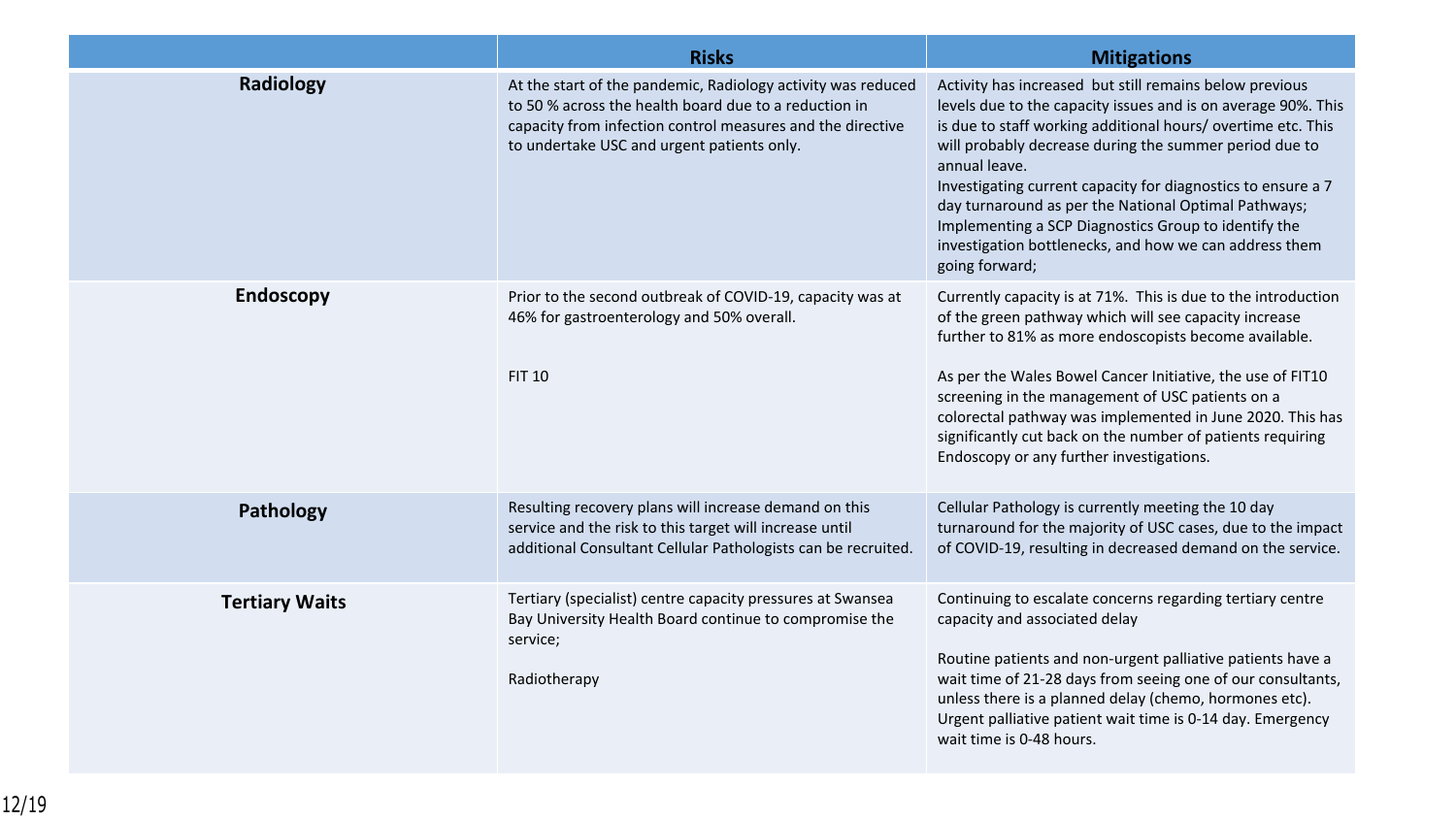## **Risks and Mitigation (cont'd) Cancer**

#### **Systemic Anti-Cancer Therapy (SACT)**

- OPA Oncology clinics are being held via telephone consultation and virtually where needed; supported by the Oncology CNS team.
- Chemotherapy/ SACT is currently administered on all 4 hospital sites.
- All 6 levels of SACT continue to be administered.
- Current wait for chemotherapy is 15 days across the Health Board sites.
- The table below shows the number of patients receiving SACT June 2020 June 2021.

|      |  |  |  | Jun-20   Jul-20   Aug-20   Sep-20   Oct-20   Nov-20   Dec-20   Jan-21   Feb-21   Mar-21   Apr-21   May-21   Jun-21 |  |  |  |
|------|--|--|--|--------------------------------------------------------------------------------------------------------------------|--|--|--|
| 1248 |  |  |  | 1409   1349   1459   1504   1439   1580   1583   1502   1725   1568   1564   1771                                  |  |  |  |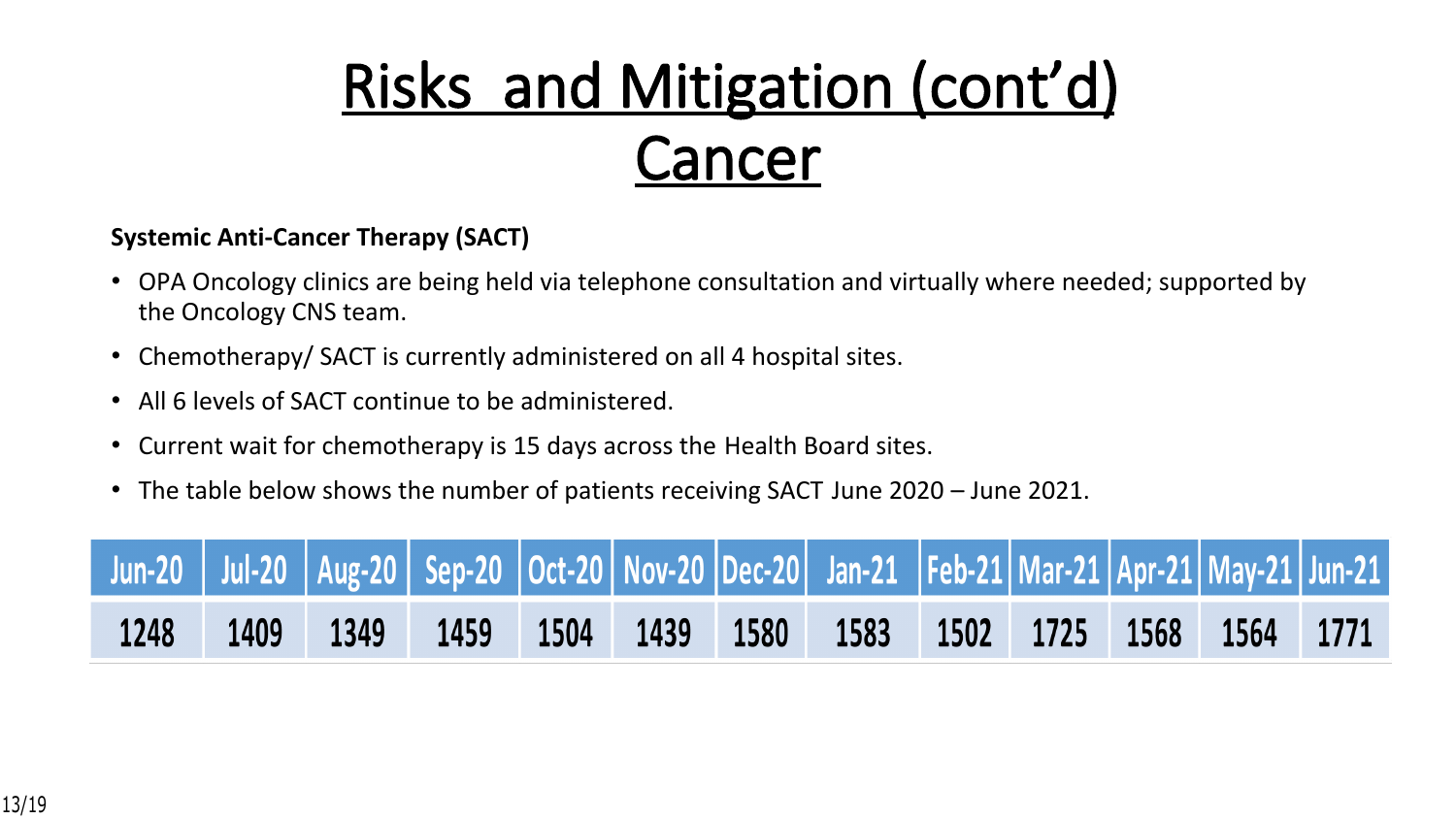# **Risks and Mitigation (cont'd) Cancer**

#### **Informatics**

A Cancer Data Dashboard is required within the Health Board, to enable the clinical teams to identify the bottle necks in the pathway in order to address them.

Cancer Services, Informatics and Welsh Government will work together over the next 3 months to design and implement.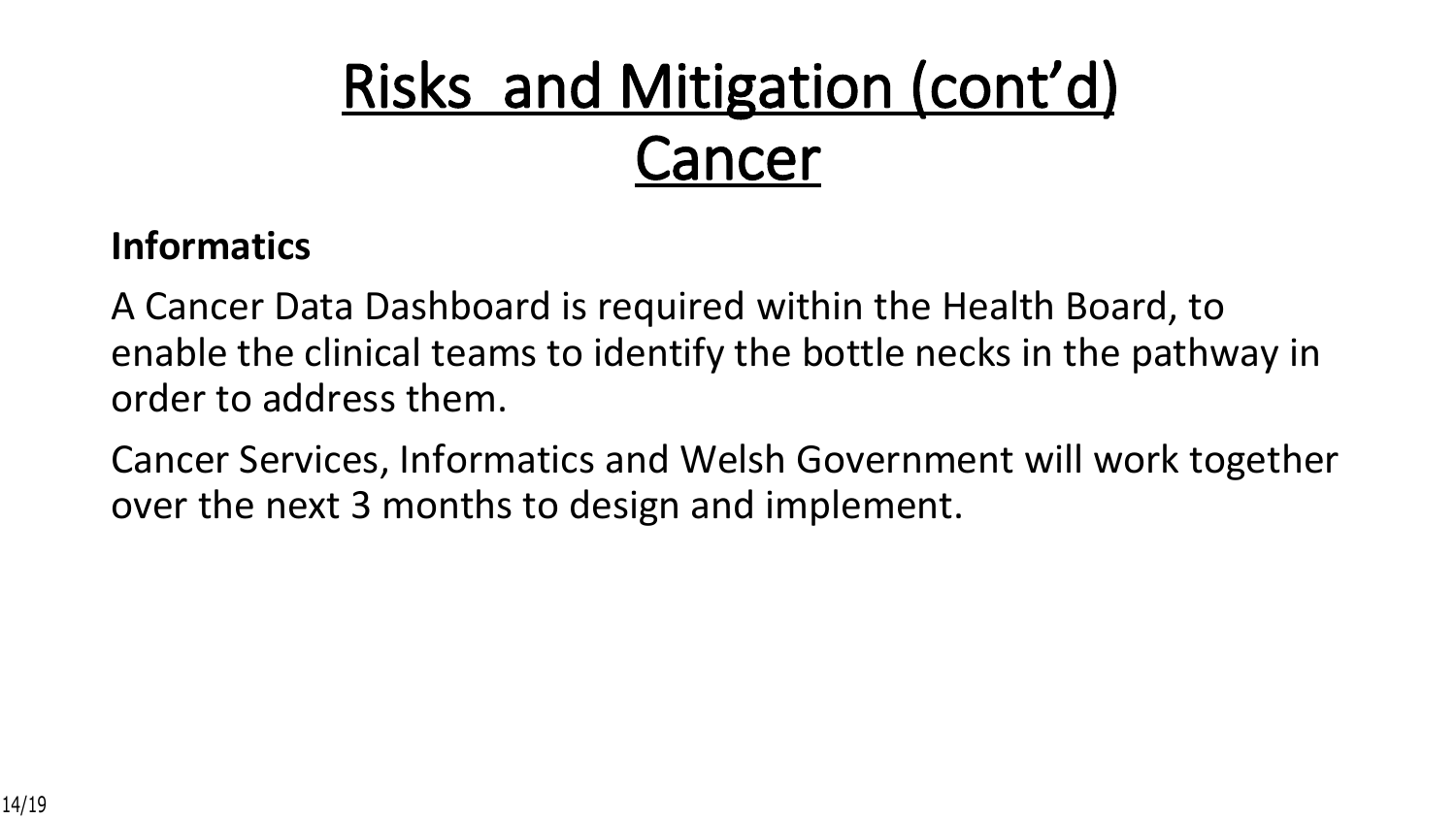#### **Patient Experience**

#### **Data from helpline**

At the start of the pandemic, a 9am-5pm helpline for concerned cancer patients was set up in the Oncology Unit at Withybush General Hospital (WGH), supported by the Oncology Clinical Nurse Specialist (CNS) Team in terms of ensuring the advice given continues to be valid and up to date. A patient information leaflet for cancer patients, including helpline numbers, has been developed and widely circulated.

|                                        | 1st January - 31st 1st April - 30th<br><b>March 2021</b> | <b>June 2021</b> | <b>Totals</b>  |
|----------------------------------------|----------------------------------------------------------|------------------|----------------|
| Person Living with or<br>beyond Cancer | 329                                                      | 251              | 580            |
| Spouse or partner                      | 77                                                       | 83               | 160            |
| <b>Realative or Friend</b>             | 79                                                       | 90               | 169            |
| <b>Health Care professional</b>        | 321                                                      | 380              | 701            |
| Social care professional               | 58                                                       | 42               | 100            |
| Carer                                  | 69                                                       | 54               | 123            |
| <b>Brief Visit</b>                     | $\mathbf{1}$                                             | $\mathbf{1}$     | $\overline{2}$ |
| Other                                  | 121                                                      | 98               | 219            |
| <b>TOTAL CONTACTS TO SERVICE</b>       | 1055                                                     | 999              | 2054           |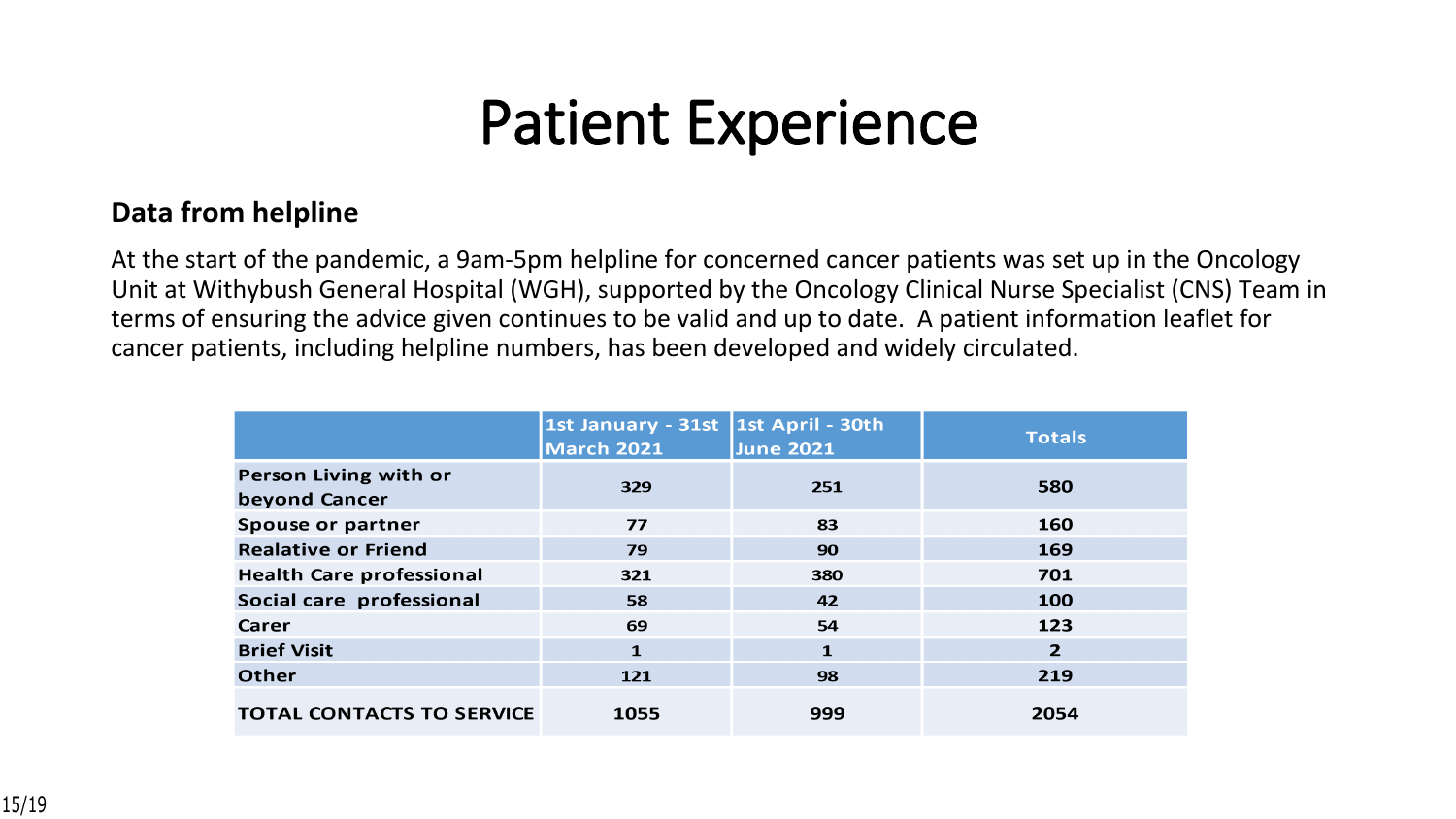### **Patient Experience (Cont'd)**

#### **Triage Line**

- A 24/7 Triage Line for acutely unwell cancer patients has been a government mandate across the UK since 2015.
- The Triage Line has been shown to prevent unnecessary hospital admissions, as well as ensuring the most urgent oncological emergencies are identified and early and life threatening toxicities of treatment or complications of cancer averted (e.g. neutropenic sepsis, metastatic spinal cord compression etc.)
- From 2015 until March 2020, day time triage calls were taken by each local respective Hywel Dda SACT unit between the hours of 9am and 5pm. Follow up calls for patients who may have contacted the out of hours line overnight/weekend were also made by the local SACT nursing teams. Out of hours triage is currently provided by Swansea Bay UHB.
- When the global pandemic hit in March 2020, the Cancer Services Management Team shifted the day time triage line to the Acute Oncology Service. It was recognised that, with the added risk of COVID-19, calls were likely to be more complex, therefore the need to avoid unnecessary admission was heightened and the concerns of people with cancer raised. One number was set up for the whole Health Board, and calls are now taken by one Oncology Nurse across all sites. Data on call numbers, reasons for the calls and outcomes have been collected since March 2020.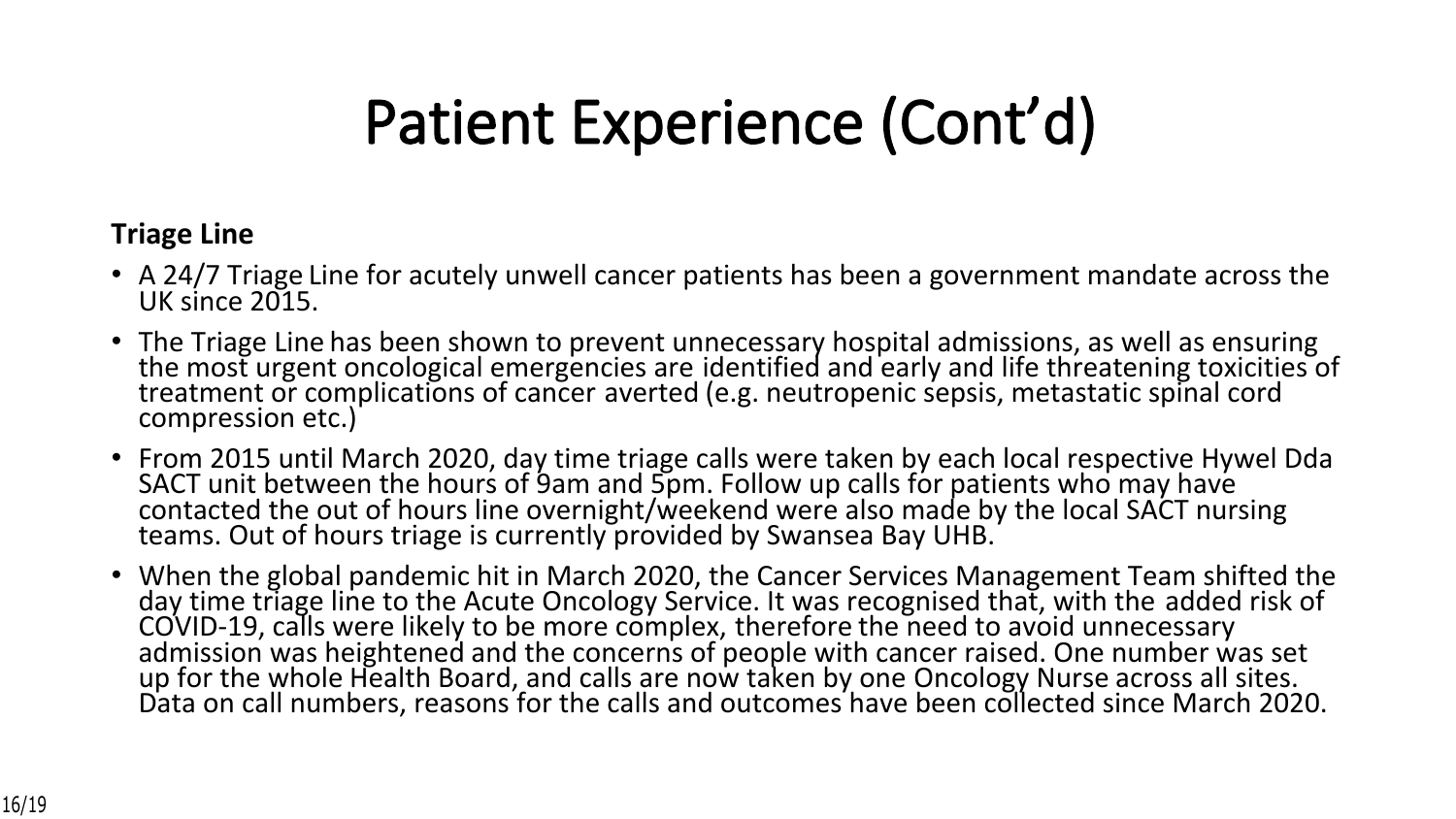## **Allied Health Professional (AHP) Support for Cancer Patients – Update July 2021**

- Proposal for a Prehabilitation through to Rehabilitation Programme with the aim of improving the health and wellbeing of our patients from the point of suspicion of cancer, for both short (access to treatment, recovery) and longer term (survival, wellbeing, improved quality of life) outcome benefits.
- Development of a Fiberoptic Endoscopic Evaluation of Swallowing (FEES) service by Specialist SLT team. Providing a safe, effective and valid means of evaluating Head & Neck cancer patients with dysphagia or aspiration, or both. FEES optimally manages individuals with dysphagia by determining the safest and least restrictive level of oral intake, implementation of appropriate compensatory techniques, and identification of a dysphagia rehabilitation plan, reducing rates of aspiration pneumonia.
- Ongoing outpatient NG placement service for low risk UGI & HNC patients support by Dietetics & Nutrition CNS - reducing pressure on acute services by reducing inpatient admissions.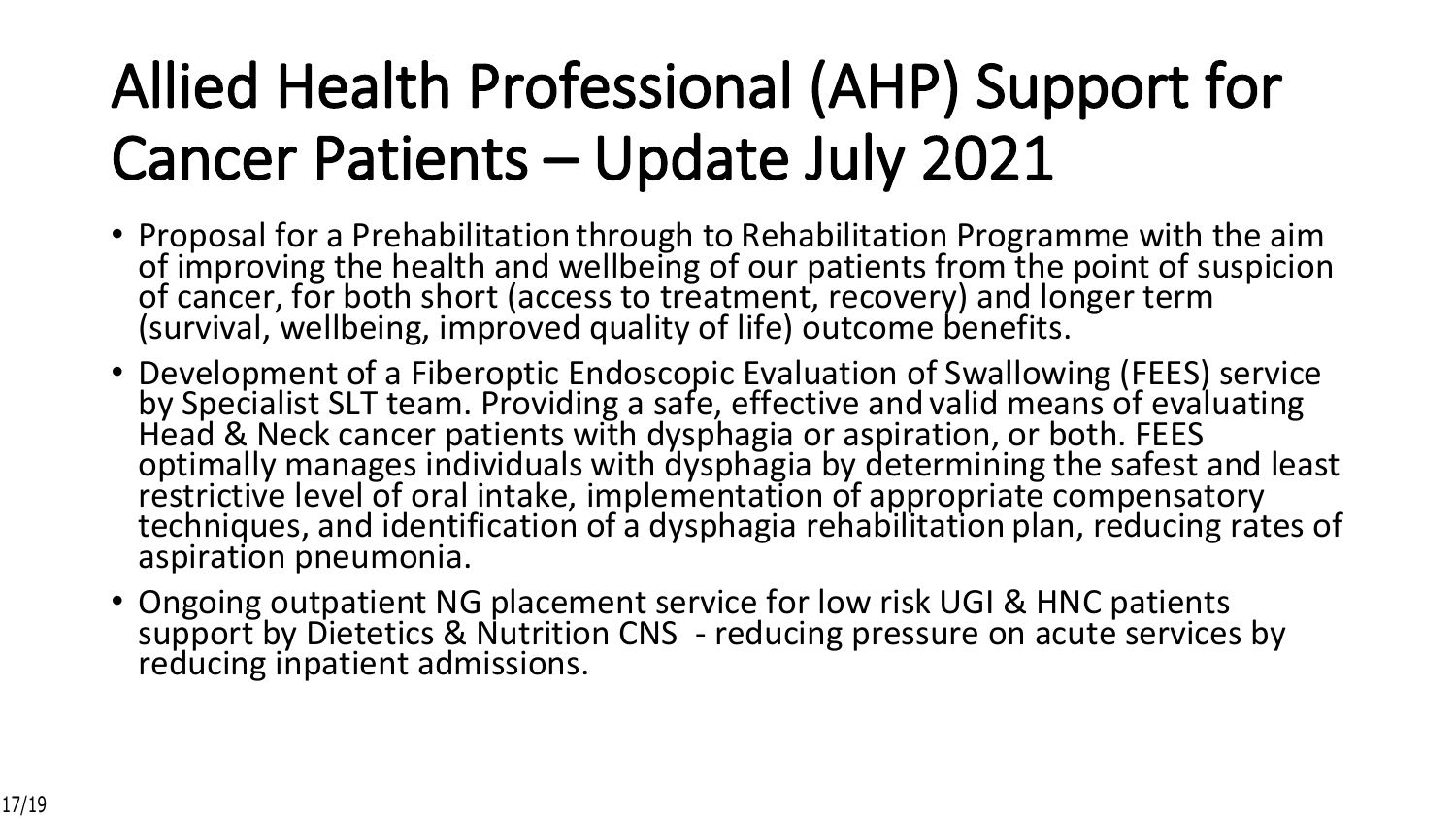#### **Improvement Actions**

- Increase diagnostic capacity to address required levels of activity to support the SCP (Radiology, Pathology & Endoscopy). As of 7<sup>th</sup> June 21, due to the introduction of Green pathway, capacity increased to 71% from 53% previously. This will increase once more Endoscopists come on board. Timeline to be agreed.
- A piece of work looking at the 7-Day Turnaround for Diagnostics in line with the National Optimal Pathways is currently being carried out.
- As per the Wales Bowel Cancer Initiative, continue the use of FIT10 screening in the management of USC patients on a colorectal pathway.
- Continue to work on the implementation of the National Optimal Pathways.
- Cancer Tracking Team to continue to proactively track patients through their treatment pathways via the Welsh Patient Administration System (WPAS) tracking module, working in partnership with all the supporting services and clinical teams.
- Continue to work closely with tertiary providers to address tertiary centre delays.
- Continue with the Cancer Helpline to support cancer patients, relatives and any health care professionals.
- Development of a Cancer Dashboard for clinical use.